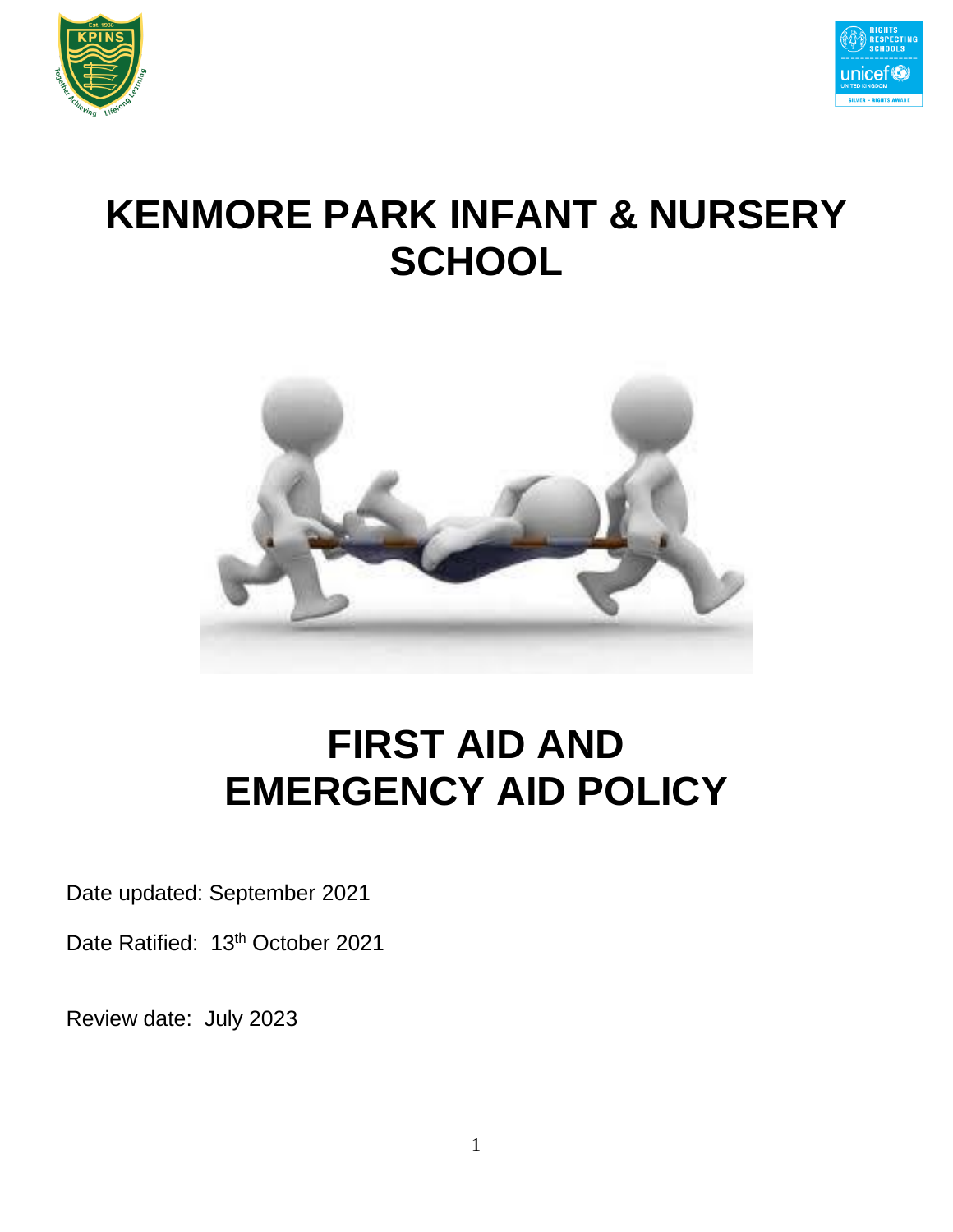



- 1. Purpose
- 2. First Aid Provision
- 3. First Aid Boxes
- 4. Procedures
- 5. Action at an Emergency
- 6. Incident Reporting
- 7. Administration of Medicines (also refer to Supporting Pupils with Medical Conditions Policy)
- 8. Body Spillages/HIV
- 9. Head Lice

### **Purpose**

- To preserve life
- To limit worsening of the condition
- To promote recovery
- To provide first aid as necessary from trained adults
- To promote health and safety awareness in children and adults, in order to prevent first aid being necessary
- To encourage every child and adult to begin to take responsibility for their health needs

#### **First Aid Provision**

- The Head Teacher is responsible for ensuring that there is an adequate number of qualified First Aiders.
- Portable First Aid kits are taken on educational visits and are available from the Welfare Room.
- The Welfare Assistant(s) will ensure the maintenance of the contents of the first aid boxes and other supplies.
- All staff will ensure that they have read the school's First Aid and Emergency Aid Policy.

#### $\bullet$

## **First Aid Boxes**

First Aid Boxes are located in the welfare room

First Aid Boxes should contain: micropore tape, scissors, triangular bandage, wound dressing/bandage and gloves. No medicine/tablets are to be kept in the first aid boxes.

## **Procedures**

In school:

- In the event of injury or medical emergency, the welfare assistants will deal with the situation. If unavailable another appointed First Aider will be contacted.
- Any pupil complaining of illness or who has been injured is sent to the Welfare Room for the qualified First Aider(s) to inspect and, where appropriate, treat.
- Constant supervision will be provided in the welfare room.
- The welfare room has access to a wash basin.
- Parents should be contacted as soon as possible so that the child can be collected and taken home, if appropriate.
- Parents are contacted if there are any doubts over the health or welfare of a pupil.
- IF THE SITUATION IS LIFE THREATENING THEN AN AMBULANCE SHOULD BE CALLED AT THE EARLIEST OPPORTUNITY WITHOUT WAITING FOR THE APPOINTED PERSON TO ARRIVE ON THE SCENE.
- No member of staff or volunteer helper should administer first aid unless he or she has received proper training, except in the case of minor cuts and grazes.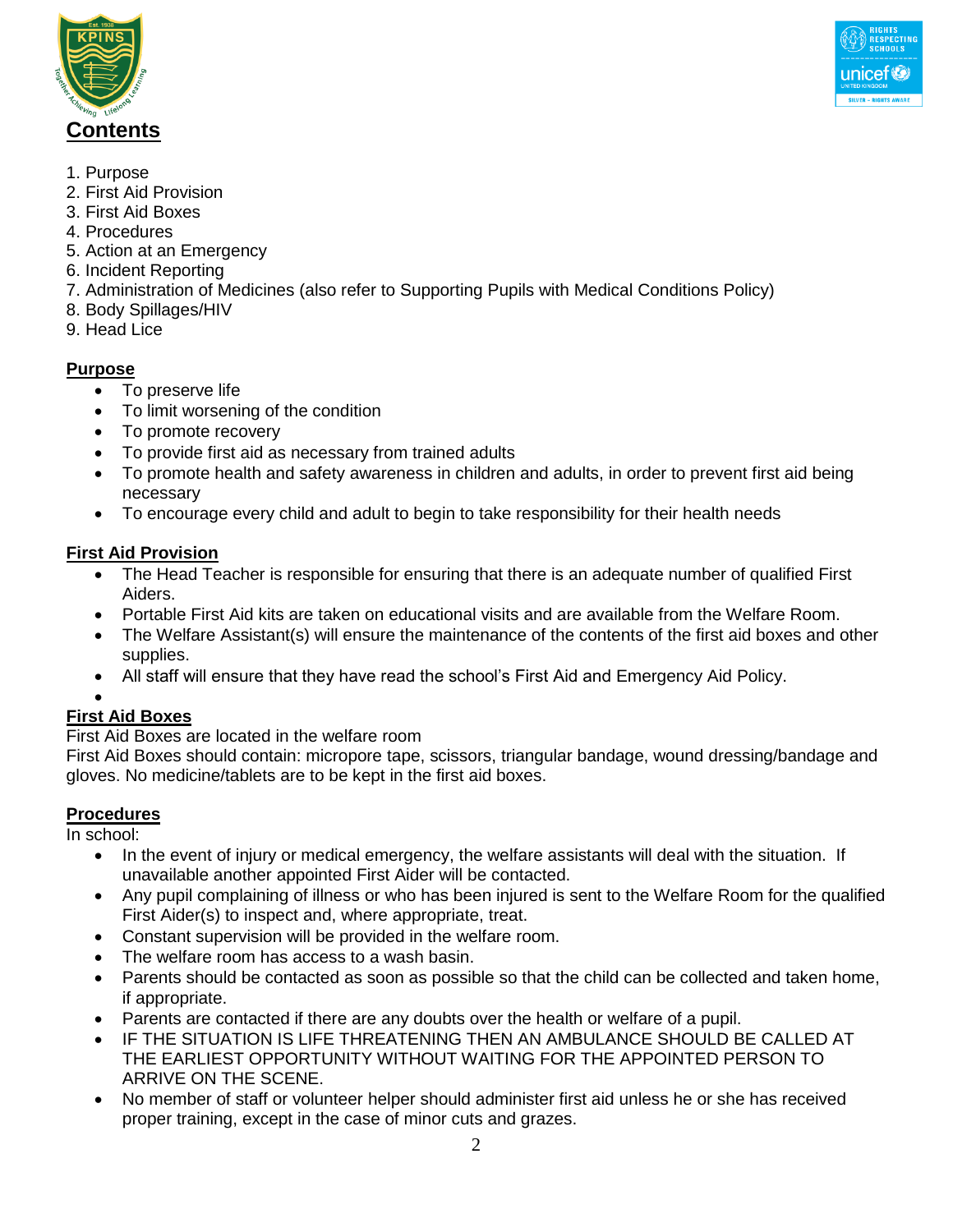



 For their own protection and the protection of the patient, staff who administer first aid should take the following precautions:

- exposed cuts and abrasions should be cleaned under running water and patted dry with a sterile dressing.

- hands should be washed before and after administering first aid
- disposable gloves should be worn.
- All serious accidents should be reported to Head Teacher or First Aider who should call an ambulance and the child's parents ASAP (phone numbers accessible on the PC in the welfare room through SIMS)
- In the event of a serious incident an ambulance is called and a member of staff accompanies the pupil to hospital. Parents are asked to go immediately to the hospital.

#### **Out of School**

- Whenever possible take a MOBILE TELEPHONE on trips out of school.
- Teachers to check that pupils who have asthma take their inhalers.
- If the trip is via Minibus or coach teachers/first-aid trained members of staff must take a first aid kit.
- A copy of the welfare log proforma will be taken on all trips to log any incidents that may occur off site.

#### **Educational Visits**

The Head Teacher has responsibility for ensuring staff have adhered to the school's 'Educational Visits Procedures' (as set out in the Health & Safety Policy) when organising a visit. All staff should have a copy/a copy be made readily available to consult e.g. saved in Policies folder on Teachers Only drive. A Risk Assessment will need to be carried out as part of an educational trip.

#### **Action at an Emergency (To be undertaken by trained First Aider)**

- Assess the situation: Are there dangers to the First Aider or the casualty? Make the area safe, look at injury: Is there likely to be a neck injury?
- Assess the casualty for responsiveness: Does the casualty respond.
- IF THERE IS NO RESPONSE:
- Open airway by placing one hand on the forehead and gently tilt the head back. Remove any obvious obstructions from the mouth and lift the chin.
- Check for breathing. If the casualty is breathing assess for life threatening injuries and then place in the recovery position. If the casualty is not breathing send a helper to call an ambulance and give 2 rescue breaths making 5 attempts at least.
- There is also a defibrillator in school and staff have been provided with training on how it should be used.

#### **Incident Reporting**

- All incidents, injuries, head injuries, ailments and treatment are reported in the welfare log book, kept on the desk in the welfare room.
- Parents are informed of a head injury via a carbonated slip from the welfare log book. Parents will also be contacted by phone and made aware of the Head injury so that they are aware and can agree on action to be taken in the best interest of the child.
- First Aiders contact parents by phone if they have concerns about the injury.
- Staff should complete the accident book if they sustain an injury at work. An injured member of staff or other supervising adult should not continue to work if there is any possibility that further medical treatment is needed. The member of staff or other supervising adult concerned should seek medical advice without delay.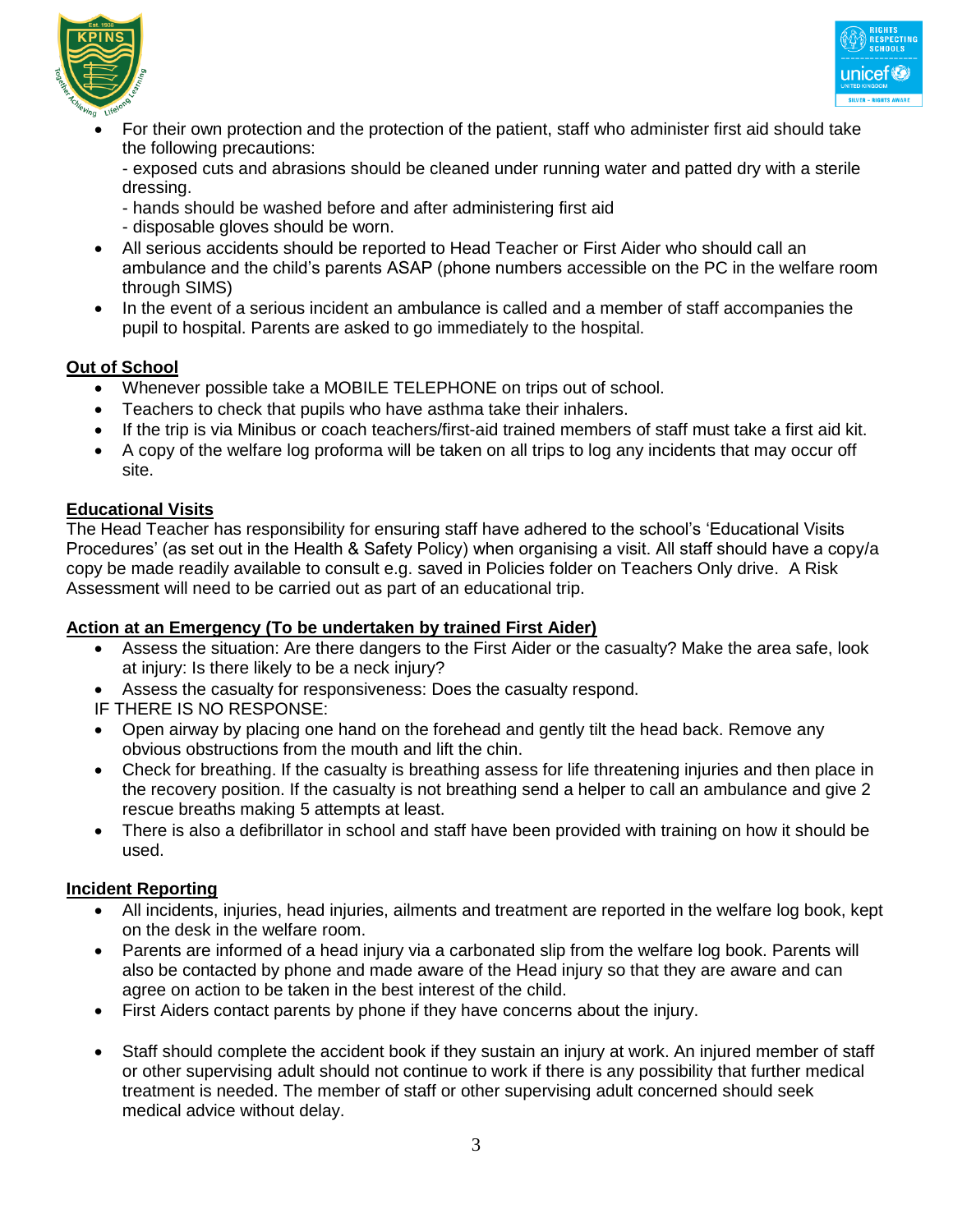



#### **Administration of Medicines**

- Our trained First Aiders administer medicines (stored in Welfare room draw) for cases of epilepsy and anaphylaxis only for pupils who have a medical protocol which has been signed by the parent/ medical professional and an Individual Health Care Plan (see Supporting Pupils with Medical Conditions Policy).
- Before any of these medications are given, written permission from parents/carers must be given.
- Guidelines for using an epipen are at the end of this policy.
- A record will be kept of any medicine administered under these circumstances, and parents will be informed.
- Other prescribed medicines are only given when a pupil is otherwise fit for school but needs to complete a course of medication of 7-10 days at such times written permission from parents/carers must be given. If any medications (such as, asthma inhalers) are brought into the school it is a parent's responsibility to ensure that they inform the school. The school will then work with the parents to decide whether an Individual Health Care Plan is required and, if so, will complete an IHCP (see e.g. Asthma/Allergy Policy) which will then be signed by a member of school staff and the parent/carer. (See Supporting Pupils with Medical Conditions Policy).

#### **Body Spillages/HIV**

- No person must treat a pupil who is bleeding, without protective gloves.
- Protective gloves are stored in the cupboard in the Welfare Room.
- Sponges and water buckets must never be used for first aid to avoid the risk of HIV contamination.
- All body fluid spillage's (Vomit, Diarrhea and Blood) must be cleaned immediately. This is vital if spread of infections to be reduced. Gloves should be worn when in contact with blood or body fluid is likely.
- Single use latex (or non-latex) gloves should be available for first aid and hygiene care procedures.
- Ordinary rubber gloves (available from the caretaker) are suitable for dealing with spillages. They must be kept for this purpose only. Following use, gloves must be rinsed and left to dry.
- Absorbent granules should be dispersed over spillage and left to absorb for a few minutes then swept up into newspaper. A designated dust pan and brush is available for body spillage's and is kept in the Caretakers Room. Wash the affected area with warm water and detergent and dry. Once spillages have been put into newspaper, hands must be washed and dried after removal after removal of protective gloves. Once spillages have been put into newspaper it must then be placed in a sealed black plastic bag and put in the external dustbins for domestic waste disposal.

#### **Head Lice**

- A general letter is sent to the parents of all pupils in a class if there is a case of head lice in the class.
- If live lice are noticed in a pupil's hair the parents are contacted by telephone and asked to collect their child and keep them at home until they have been appropriately treated along with the rest of the family.

#### **Record Keeping**

- All incidents related to welfare / first aid to be logged in the welfare log book located in the welfare room.
- Guidelines for the completion of the log are attached to this policy.
- The welfare log is to be kept in order and available to all staff.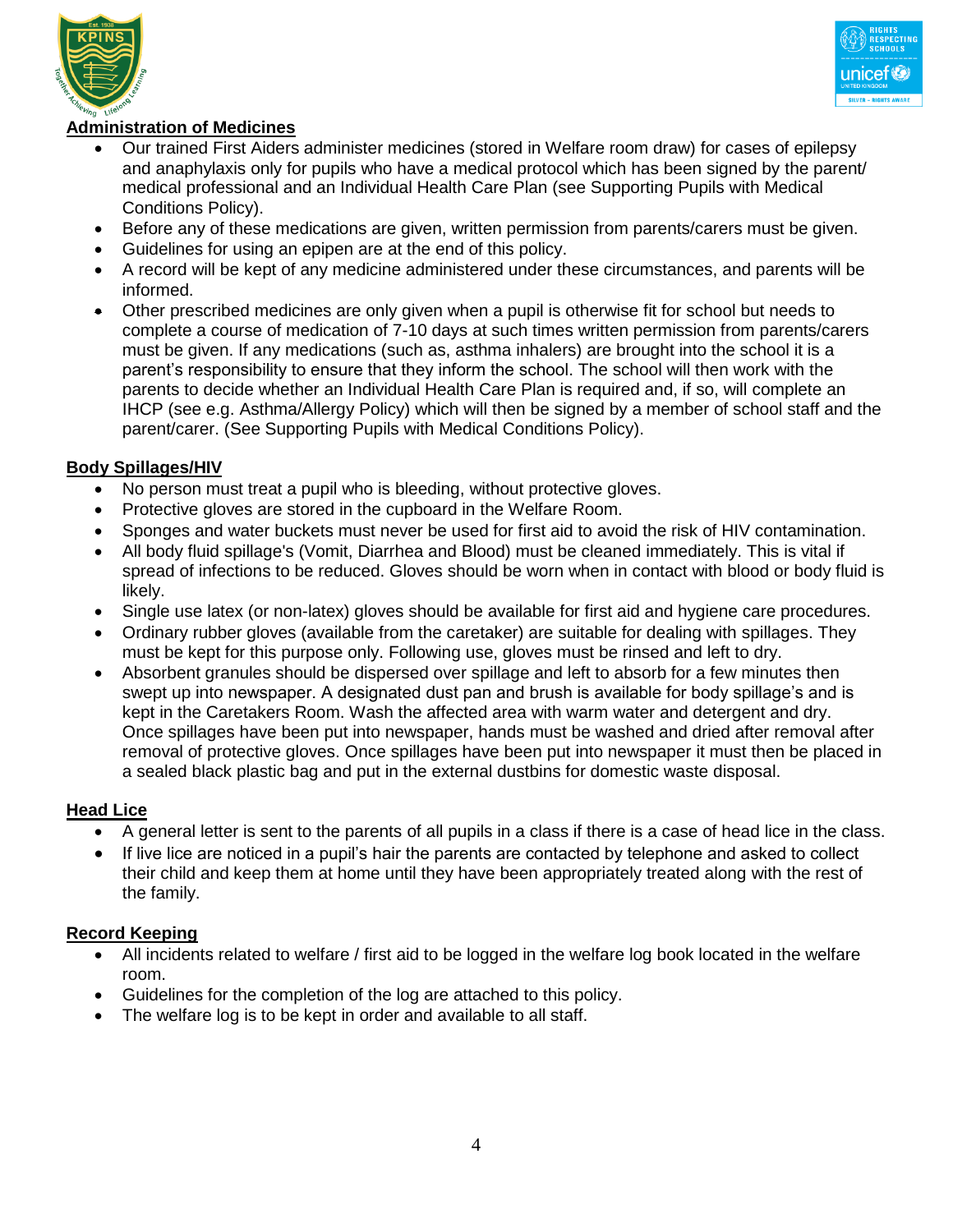

.



## **KENMORE PARK INFANT & NURSERY SCHOOL GUIDANCE FOR COMPLETING THE WELFARE INCIDENT LOG**

This file could be used as a legal document.

It is not acceptable to leave any of the columns blank.

| DATE:                         | Enter the date of the incident in this column even when the date has already<br>been entered above                                                                                                                                                                                                                          |
|-------------------------------|-----------------------------------------------------------------------------------------------------------------------------------------------------------------------------------------------------------------------------------------------------------------------------------------------------------------------------|
| TIME:                         | enter the time that the incident was brought to your attention                                                                                                                                                                                                                                                              |
| <b>CHILD'S NAME:</b>          | enter the child's first and second names                                                                                                                                                                                                                                                                                    |
| <b>CHILD'S CLASS</b>          | enter the child's registered class                                                                                                                                                                                                                                                                                          |
| <b>INCIDENT:</b>              | this MUST detail the injury that the child has AND how that injury occurred including<br>any other children involved (e.g.: bruise on leg due to being kicked by Harry).                                                                                                                                                    |
| <b>ACTION TAKEN:</b><br>this. | this MUST detail what you did as a first aider to treat the injury AND why you did                                                                                                                                                                                                                                          |
|                               | (e.g.: ice pack applied to reduce swelling).                                                                                                                                                                                                                                                                                |
| <b>HEAD INJURY:</b>           | this MUST be filled out in the case of ALL head injuries.<br>Please tick when the parents have been phoned (this has to be done within half an<br>hour of the injury). Please tick when you have given the child a head injury note to<br>take home (this has to be done before sending a child away from the Welfare Room) |
|                               | 1 <sup>ST</sup> AIDER INITIALS: initial the incident so that it is clear who has dealt with an incident even if your initials<br>already appear in the row above.                                                                                                                                                           |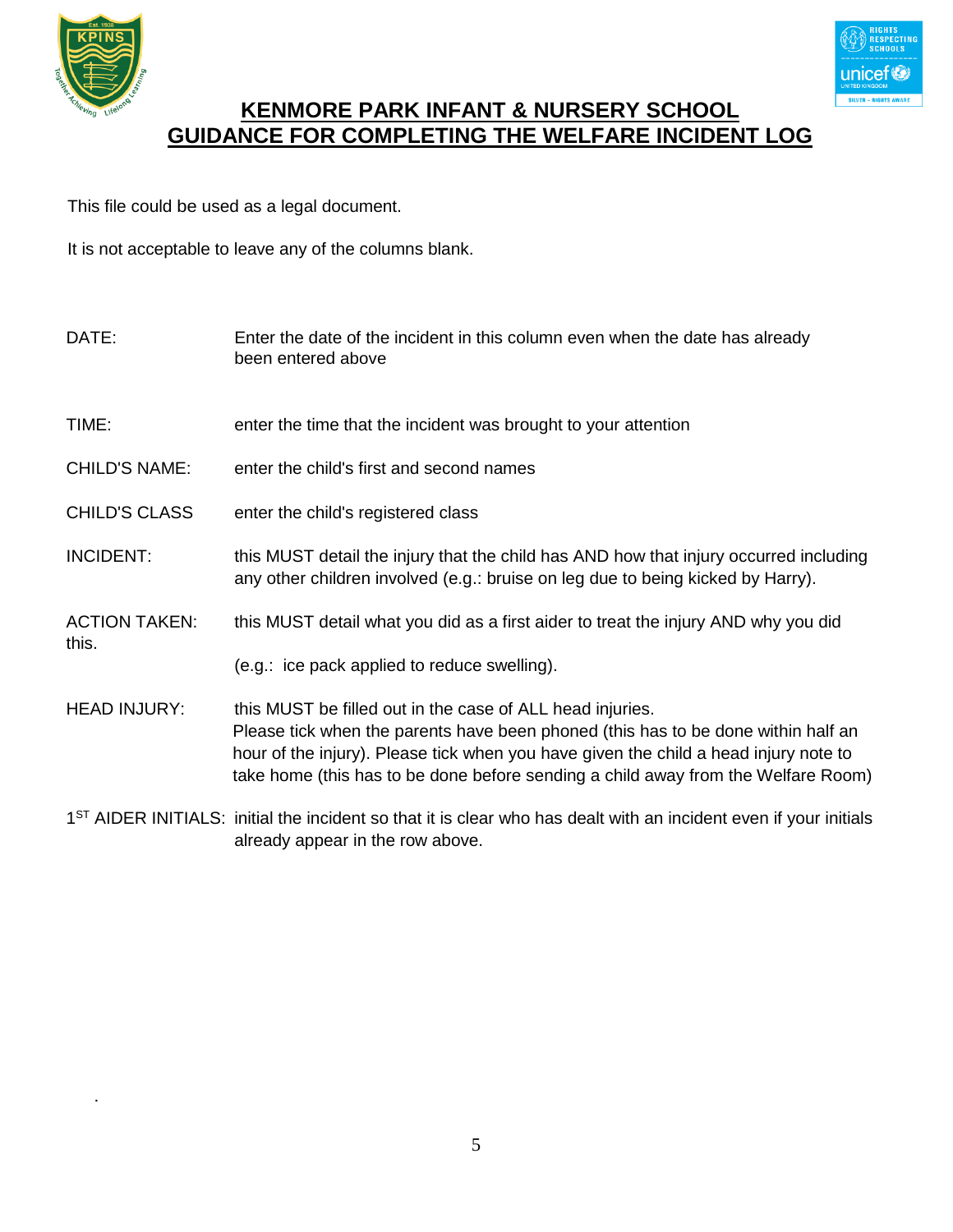



## **PUPILS WITH SPECIFIC NEEDS**

There are some pupils who require specific individual medical needs and attention. Their needs will be covered by an IHCP.

Parent notes, professional advice/medical advice must be reflected in the IHCP which will detail actions to take in a medical emergency.

Should children be ranked as a high risk of illness/hospitalization/death in the IHCP must have an 'Emergency Protocol' sheet completed. See Appendix 1. These will be on display in the child's classroom; the welfare room; the staff room and a copy will be given to canteen staff.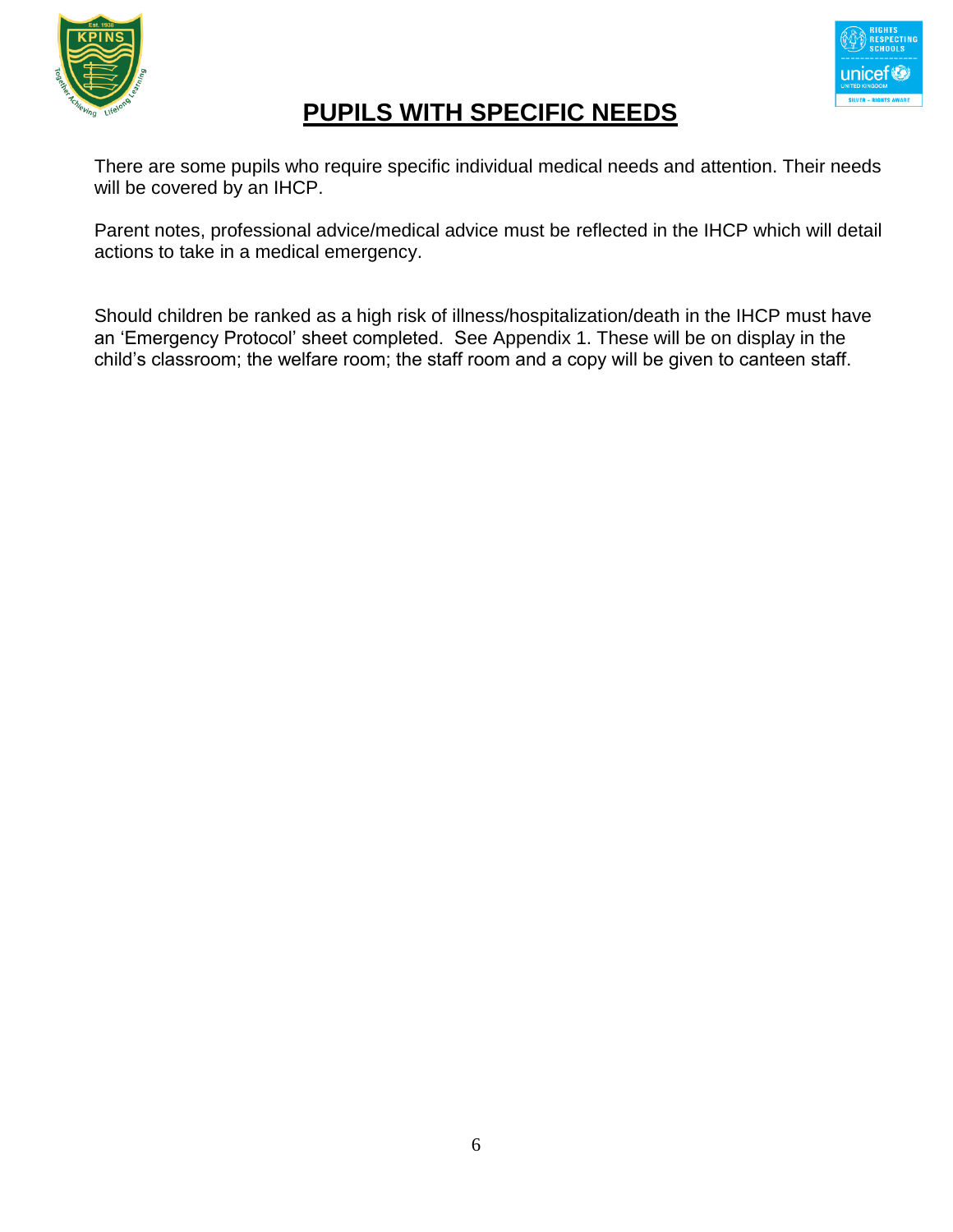



## **KENMORE PARK INFANT & NURSERY SCHOOL GUIDANCE ON THE ADMINISTRATION OF EPIPENS**

#### **Purpose:**

The purpose is to describe to parent, governors, and staff the measures taken by the school to protect those children who may need to receive the administration of an epipen. This document only describes in outline the causes and symptoms of anaphylaxis.

#### **What is anaphylaxis?**

Anaphylaxis can be triggered by foods (nuts, shellfish, dairy products) or non-foods (wasp and bee stings, certain medicines, even exercise). The symptoms of anaphylaxis can be identified by effects on the respiratory system, cardiovascular system, gastrointestinal system, skin, nervous system, genitourinary system. In the event of an attack it is important to administer an epipen as soon as possible and then call 999 for an ambulance.

#### **How will I know when and how to administer an epipen?**

The Welfare Assistants are trained by the school nurse about anaphylaxis and the administration of epipens. Each academic year there will be a training session for new and existing members of staff.

#### **How will I know which children might need an epipen?**

The names and photographs of all children at risk are in the school's Medical Conditions folder in the Teachers Only section of the intranet. A copy of all the children in the year group will be distributed to each class teacher. A copy will also be given to the Head SMSA and the welfare staff.

It is important to recognise that in a large school like Kenmore Park First/Infant School it is very difficult for all members of staff to know all children, and that a leading responsibility for monitoring for anaphylaxis falls to those adults that have most frequent contact with individual children.

#### **Where are epipens stored?**

Each child should have two epipens in school, though the school is aware that GPs often prescribe only one for schools. These are stored in the welfare room unless it the classroom is a distance away from the welfare room or if it is likely that the child may require it in which case it may be kept in the classroom. Each epipen is stored in a plastic wallet that also contains the name of the child, a copy of the child's IHCP and emergency protocol featuring his/her picture.